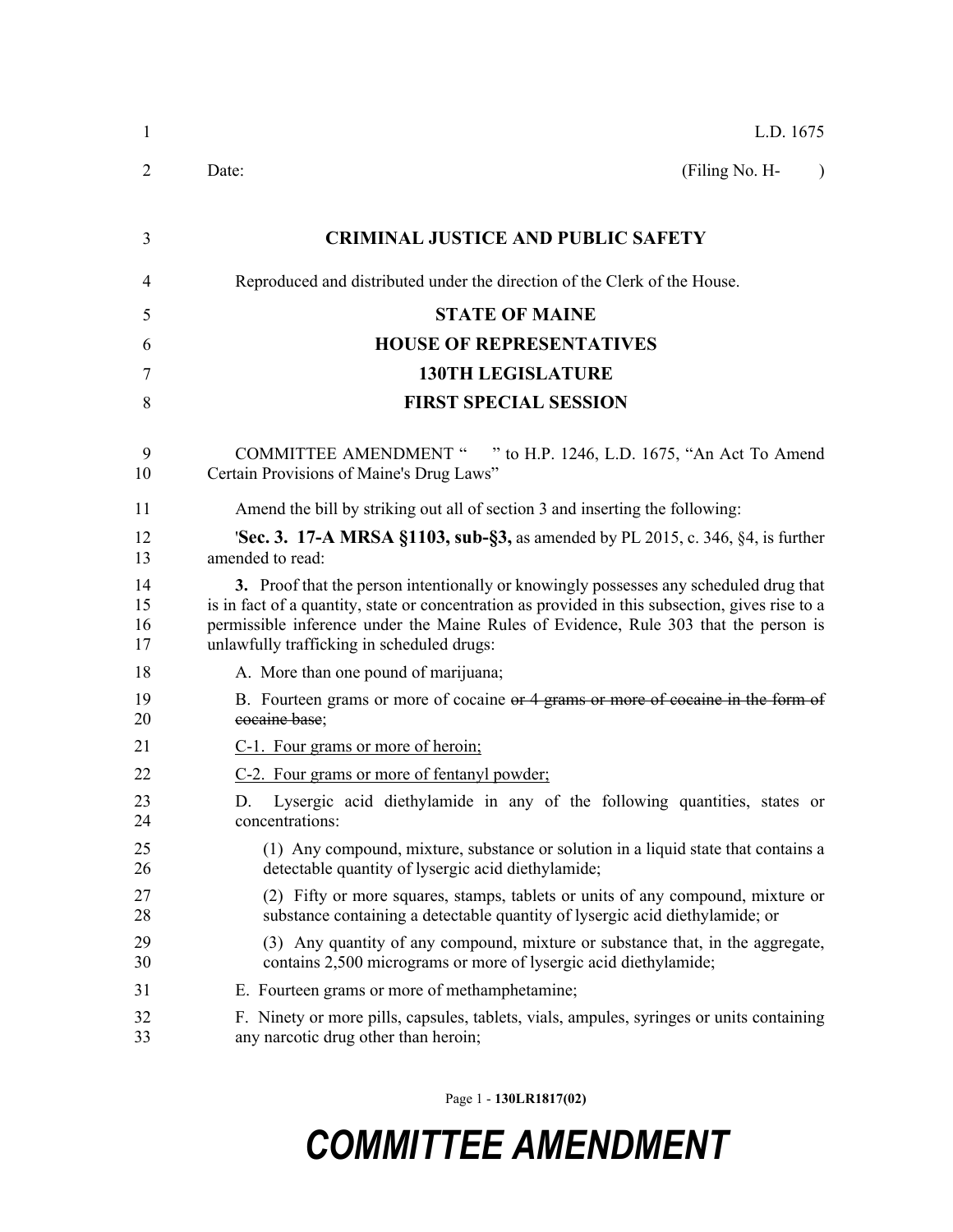| 1              | G. Any quantity of pills, capsules, tablets, units, compounds, mixtures or substances                                                                                                      |
|----------------|--------------------------------------------------------------------------------------------------------------------------------------------------------------------------------------------|
| 2              | that, in the aggregate, contains 800 milligrams or more of oxycodone or 100 milligrams                                                                                                     |
| 3              | or more of hydromorphone; or                                                                                                                                                               |
| 4              | H. Fourteen grams or more of or 30 or more pills, capsules, tablets or units containing                                                                                                    |
| 5              | 3, 4 - methylenedioxymethamphetamine, MDMA, or any other drug listed in section                                                                                                            |
| 6              | 1102, subsection 1, paragraph O or P.'                                                                                                                                                     |
| 7              | Amend the bill by inserting after section 5 the following:                                                                                                                                 |
| 8              | <b>Sec. 6. 17-A MRSA §1106, sub-§3,</b> as amended by PL 2015, c. 496, §§3 to 5, is                                                                                                        |
| 9              | further amended to read:                                                                                                                                                                   |
| 10             | 3. Proof that the person intentionally or knowingly possesses a scheduled drug that is                                                                                                     |
| 11             | in fact of a quantity, state or concentration as provided in this subsection, gives rise to a                                                                                              |
| 12             | permissible inference under the Maine Rules of Evidence, Rule 303 that the person is                                                                                                       |
| 13             | unlawfully furnishing that scheduled drug:                                                                                                                                                 |
| 14             | A. More than 2 1/2 ounces of marijuana;                                                                                                                                                    |
| 15             | B. More than 2 grams of cocaine or 2 grams or more of cocaine in the form of cocaine                                                                                                       |
| 16             | base;                                                                                                                                                                                      |
| 17             | C-1. Two grams or more of heroin;                                                                                                                                                          |
| 18             | C-2. Two grams or more of fentanyl powder;                                                                                                                                                 |
| 19             | D. Lysergic acid diethylamide in any of the following quantities or concentrations:                                                                                                        |
| 20             | (1) Not less than 25 squares, stamps, tablets or units of any compound, mixture or                                                                                                         |
| 21             | substance containing a detectable quantity of lysergic acid diethylamide; or                                                                                                               |
| 22             | (2) Any quantity of any compound, mixture or substance that, in the aggregate,                                                                                                             |
| 23             | contains not less than 1,250 micrograms of lysergic acid diethylamide;                                                                                                                     |
| 24             | E. More than 200 milligrams of methamphetamine;                                                                                                                                            |
| 25             | F. Any quantity of pills, capsules, tablets, vials, ampules, syringes or units containing                                                                                                  |
| 26             | any narcotic drug other than heroin that, in the aggregate, contains more than 200                                                                                                         |
| 27             | milligrams of the narcotic drug;                                                                                                                                                           |
| 28             | G. Any quantity of pills, capsules, tablets, units, compounds, mixtures or substances                                                                                                      |
| 29             | that, in the aggregate, contains more than 200 milligrams of oxycodone or more than                                                                                                        |
| 30             | 200 milligrams of hydromorphone; or                                                                                                                                                        |
| 31<br>32<br>33 | Fifteen or more pills, capsules, tablets or units containing 3, 4 -<br>Н.<br>methylenedioxymethamphetamine, MDMA, or any other drug listed in section 1102,<br>subsection 1, paragraph O.' |
| 34             | Amend the bill by relettering or renumbering any nonconsecutive Part letter or section                                                                                                     |
| 35             | number to read consecutively.                                                                                                                                                              |
| 36             | <b>SUMMARY</b>                                                                                                                                                                             |
| 37             | This amendment is the majority report of the committee. This amendment creates a                                                                                                           |
| 38             | permissible inference of trafficking in drugs when a person possesses 4 grams or more of                                                                                                   |
| 39             | heroin or fentanyl powder. The amendment creates a permissible inference of furnishing                                                                                                     |
| 40             | drugs when a person possesses 2 grams or more of heroin or fentanyl powder. The                                                                                                            |

Page 2 - **130LR1817(02)**

## *COMMITTEE AMENDMENT*